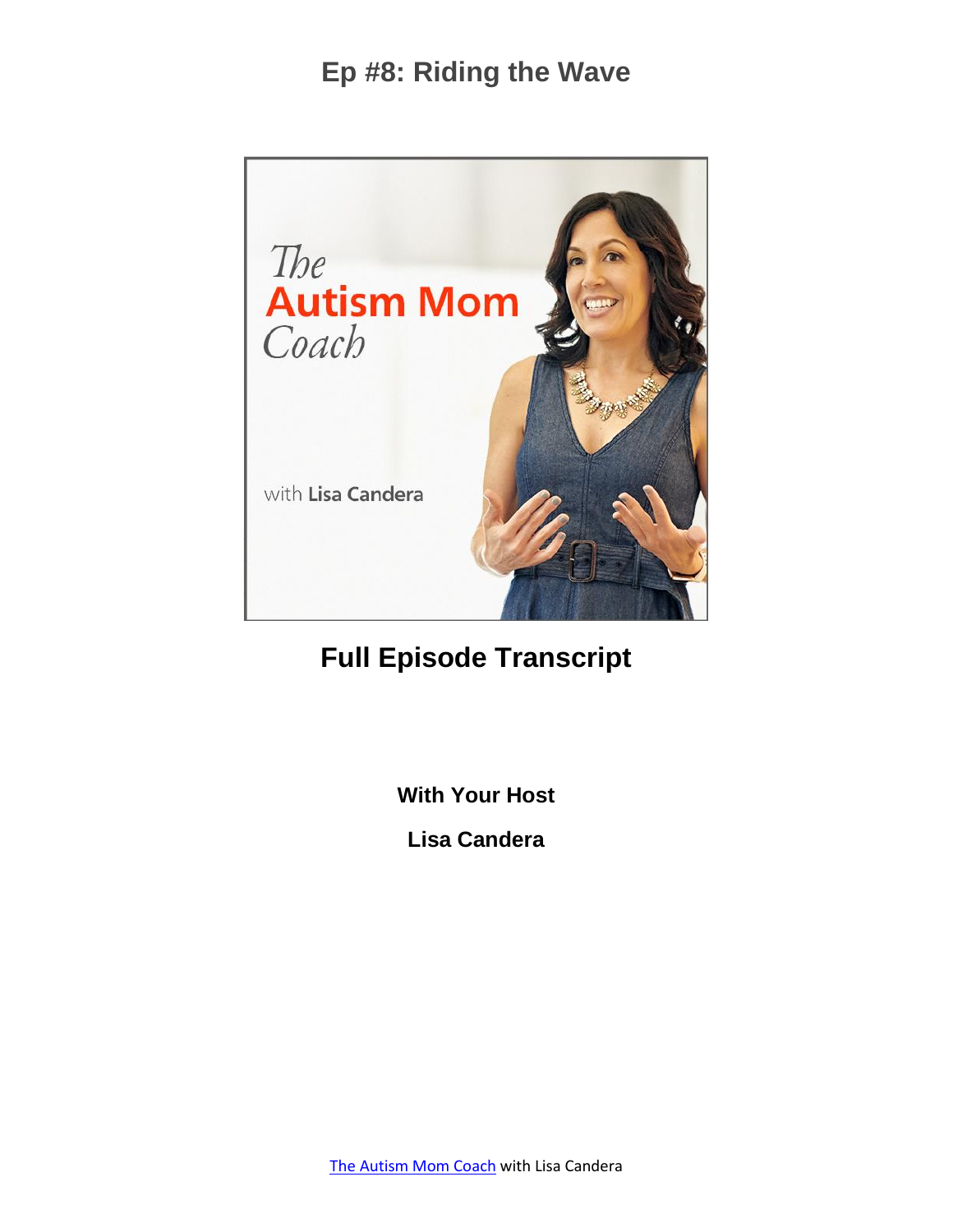Episode eight, Riding the Wave. Emotions are a lot like waves. They peak and they break, they ebb and they flow. You can stand rigid against them and get knocked over or pulled under, or you can let go, let them flow and ride the wave. Keep listening to learn how.

Welcome to *The Autism Mom Coach*, a podcast for moms who feel overwhelmed, afraid, and sometimes powerless as they raise their child with autism. My name is Lisa Candera. I'm a certified life coach, lawyer, and most importantly I'm a full-time single mom to a teenage boy with autism. In this podcast I'll show you how to transform your relationship with autism and special needs parenting. You'll learn how to shift away from being a victim of your circumstances to being the hero of the story you get to write. Let's get started.

Hello everyone and welcome to the podcast. I hope you are doing well and finding these episodes useful. I have to admit that I've been holding my breath a bit lately because things are changing. For one, I just learned that my son's teacher has resigned. And my son will have a new teacher for the remainder of the school year. And on top of that we are researching high school placements. And the one thing that is for sure is that my son will not be in his current school environment next year.

And this is a bit nerve-wracking. This year has been going pretty well in the sense that the school is a great fit and he is really well supported emotionally and academically. But like it or not this has been a regular part of our experience for the last 12 years. We settle into a good routine, we establish a great rapport with a teacher, or a school and then something changes. And this does not just go for schools, it applies to everything really, doctors, therapist, medications. They work until they don't.

And this is so challenging because we get attached to our supports. And when something is working it is so natural to want to cling to it for dear life. And this lends nicely to the topic for today which is riding the wave. In this episode I am going to teach you a technique for processing your emotions. Now, if you're listening to this and you're thinking I should know how to do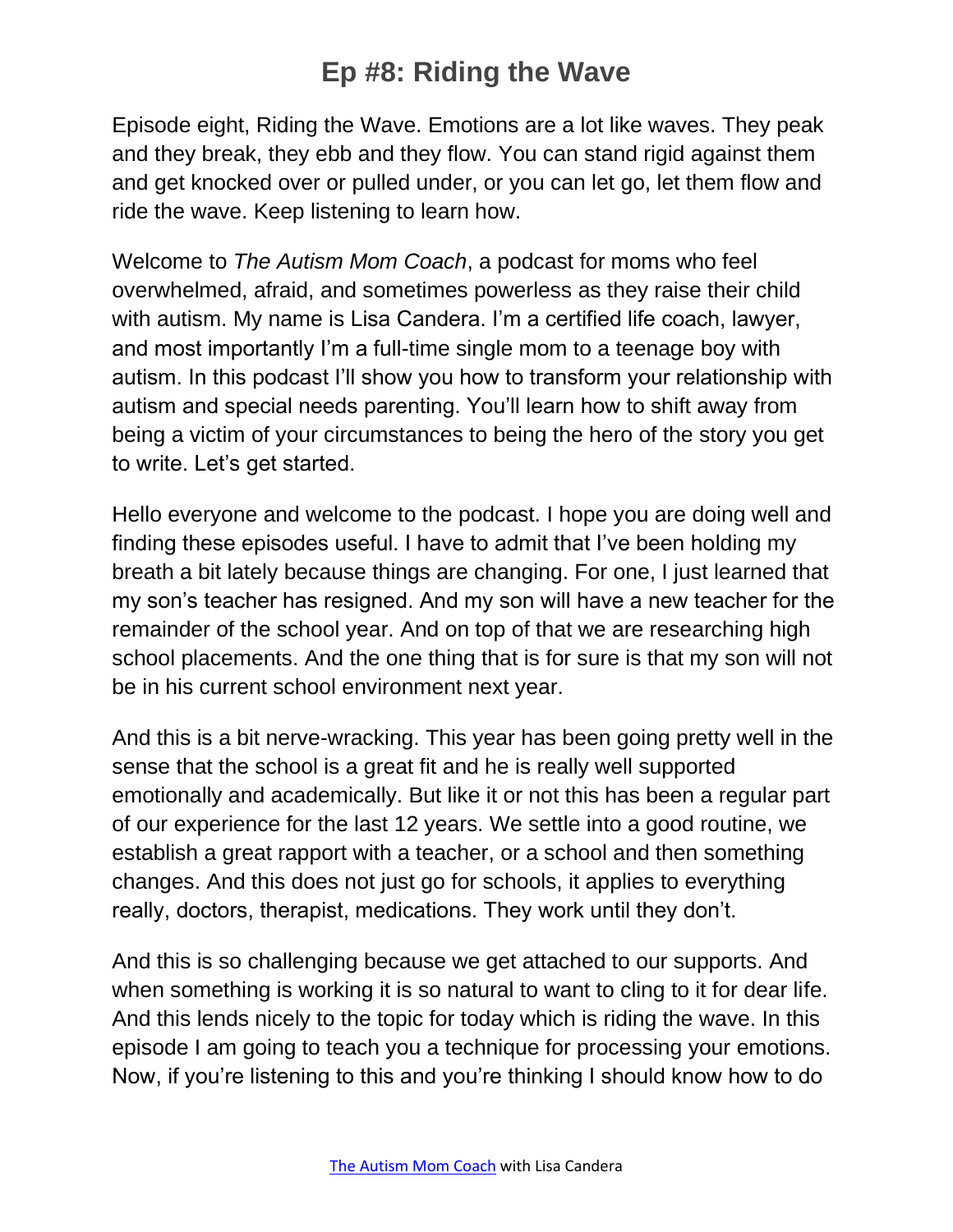this, I've been having emotions for years. Hold the judgment. The truth is most of us never learned how to process emotions.

In fact, a lot of us were taught explicitly or implicitly that emotions are to be ignored, mind over matter, just plough through and get it done. And now we find ourselves in the position of parenting kids with let's say big emotions and very big responses to their emotions. So, if we want to stay calm and support our children in processing their big emotions it is important to understand how to process our own.

But first let's talk about what we usually do in response to emotions that we don't want to feel. First, we try to control the circumstances. Remember, circumstances, the only line of the self-coaching model that we can't control? Yeah, this is exactly what we try to control, the one thing we can't, our children, other people, the environment. And I did this for years and I still do it to some extent. I did not want to feel helpless or out of control so I tried to control everyone and everything around my son so that he would not have a meltdown.

I brought extra birthday presents for him to family parties because when he was younger he did not understand why the birthday child was the only person getting gifts and he was not. And let me tell you, this got a lot of stares from family members and friends who said things like, "You're spoiling him", and all that. And yeah, maybe so but really I was trying to control and avoid what I saw as the bigger threat which was him melting down in front of everyone and party being over.

What else did I do? I ordered his food as soon as we sat down at a table to ensure the least amount of waiting. And one time I went so far as to stuff his birthday party pinata with ziplocked bags of treats, with each party guest's name on it. So that my son would not be upset that he did not get as much candy or the same toys or trinkets as someone else. I mean seriously, I know how crazy that sounds and even at the time I did but again I was like I control the situation or he'll be out of control and I don't want to handle that. So that's what I did.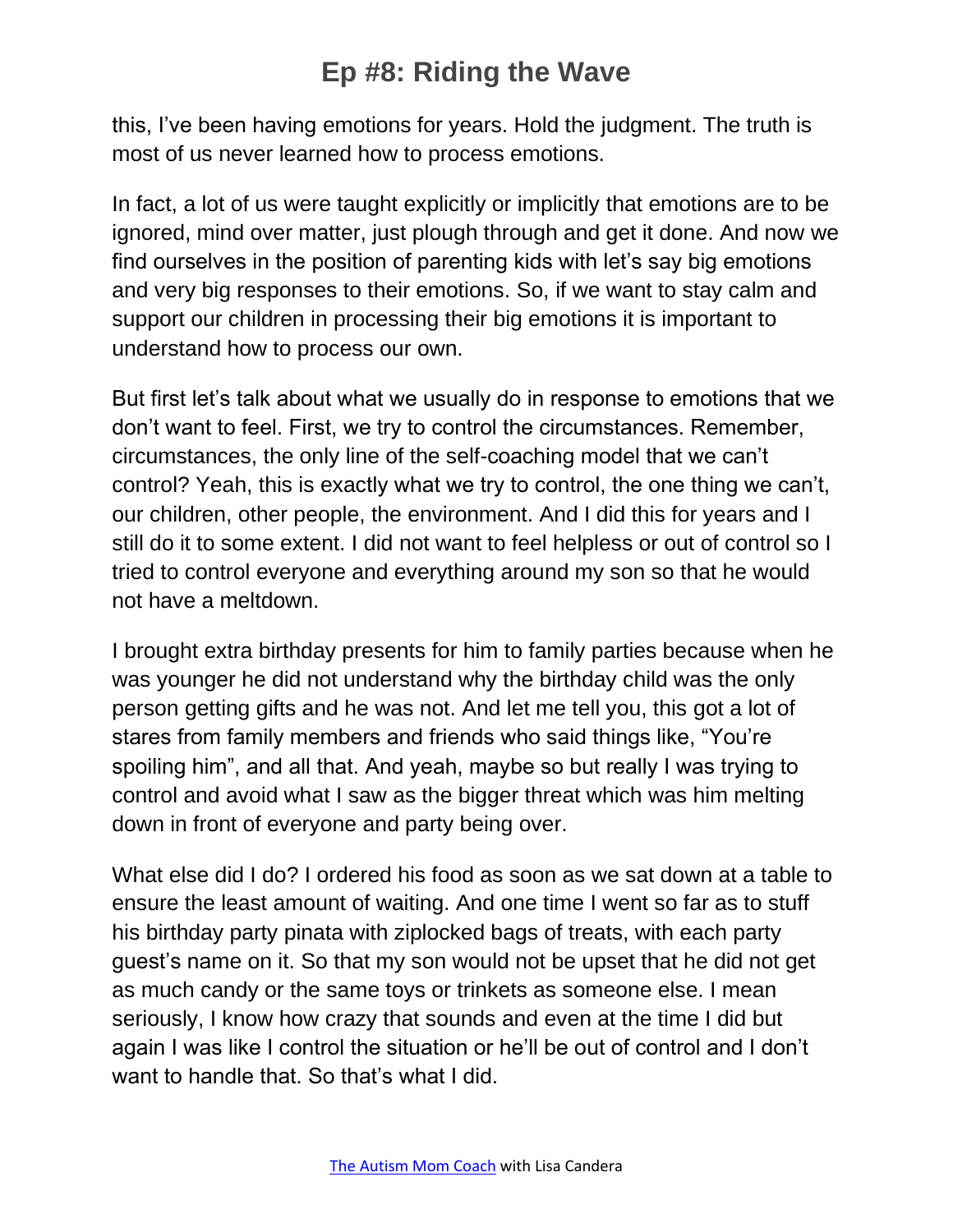And despite all of these clever little plans and hacks, most of them didn't even work. My son would get upset and he would do what humans do and he would have an emotional reaction. And then I would feel so defeated and exhausted because I was trying to control the things I can't control, which always when I say that, reminds me of the Serenity Prayer which is my favorite prayer and really probably the only one I can remember. But it was hanging in my grandparents' house, when I do think of it, it brings me so much peace because a line, the serenity to accept the things I cannot change.

Well, circumstances are something that in the moment you can't change and when you're trying to control them it feels exhausting and you feel defeated when it doesn't work. So first, we try to control it.

Second, we avoid our emotions. We avoid them by distracting ourselves with just about anything, food, work, booze, shopping, mindlessly scrolling, Netflix, even cleaning which is by the way, one of my favorites. Whatever we can do to occupy ourselves and avoid our emotions. So, after my son was diagnosed I purchased every sensory toy I could find and I created a little classroom in my dining room of learning materials, sensory boxes and educational toys.

What I never did, I never sat with my feelings of fear and sadness. I just ploughed right through them by busying myself with projects.

Third, we resist our emotions, we suppress them, we ignore them, maybe we think we don't have time. Maybe we view it as self-indulgent. Maybe we are afraid of opening up pandora's box. But our emotions don't like to be ignored. So, they get louder, and louder, and more intense until we can't push them down anymore and boom, we react, we cry, we yell, we scream, we melt down. And sometimes this feels good but most of the time we don't like the way we show up when we react to our feelings.

Luckily there is a middle ground between stuffing our feelings away and overreacting to them. And this is called processing your emotions. I am going to teach you how to do this using the acronym NOW. N stands for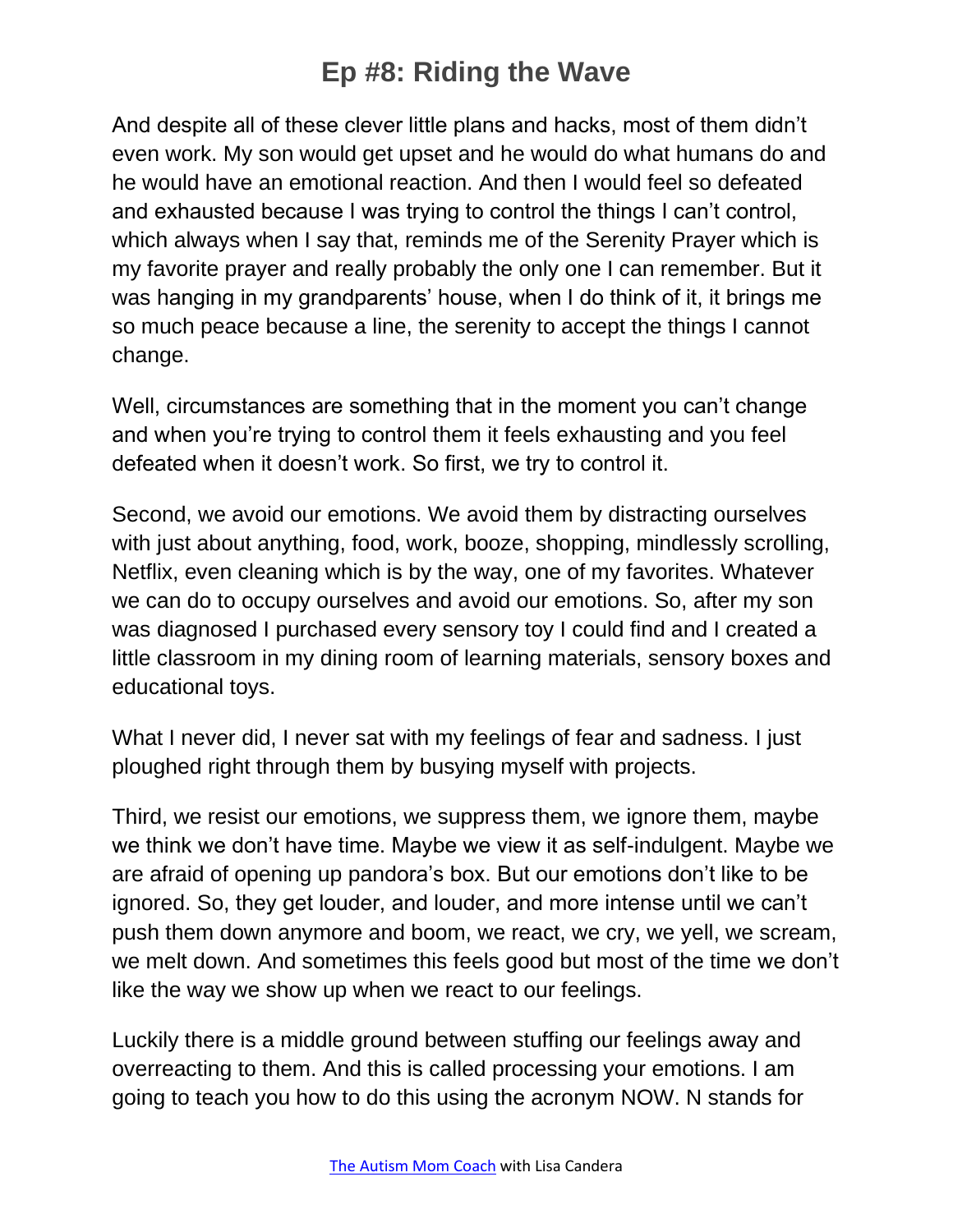notice and name, notice the emotion in your body and name it. I feel anxious. I feel disappointed. I feel angry. Noticing and then naming the emotion helps us to demystify the experience for ourselves.

O stands for observe, once you notice and name the emotion you can begin to observe it. And this means you describe the emotion in detail like you are describing it to someone who has never heard of it or experienced it before. Imagine that you're describing the emotion to your child or you're trying to give them the words to understand the emotions that they're having in their bodies. Do this for yourself. Is it hot or is it cold? What does it feel like, is it clenching, is it tight? Where is it in your body, is it in your head, or your throat, or your stomach?

The better you get at discerning this for yourself the more language you will have to help your child identify their own emotions, so win/win.

And then the W stands for wave as in ride the wave. Emotions are a lot like waves. They peak and they crash, they ebb and they flow. Now, you can stand up straight and brace yourself against the wave and guess what will happen? It will knock you over or pull you under. So instead of bracing yourself against the emotion, open up to it. Let it flow through you and imagine riding it like you would a wave.

Here's the important thing to remember, all of our feelings are simply vibrations of energy moving through our bodies. They can't hurt us. So instead of standing firmly against them, let them flow. And here's the other thing, our bodies want to return to a state of homeostasis or balance. So, when you find yourself stoked by an intense emotion like anger or fear your ability to open up to it and ride the wave will help it dissipate.

The best advice here is to stay focused on the somatic, that is the physical bodily experience of the emotion and to stay out of your head. Because the thoughts like oh my God, this is terrible, this is too much, these thoughts will keep the emotion going. So instead of dissipating and returning to a state of balance you are actually amplifying the experience with your own thoughts. So, when you find this happening just return to the somatic